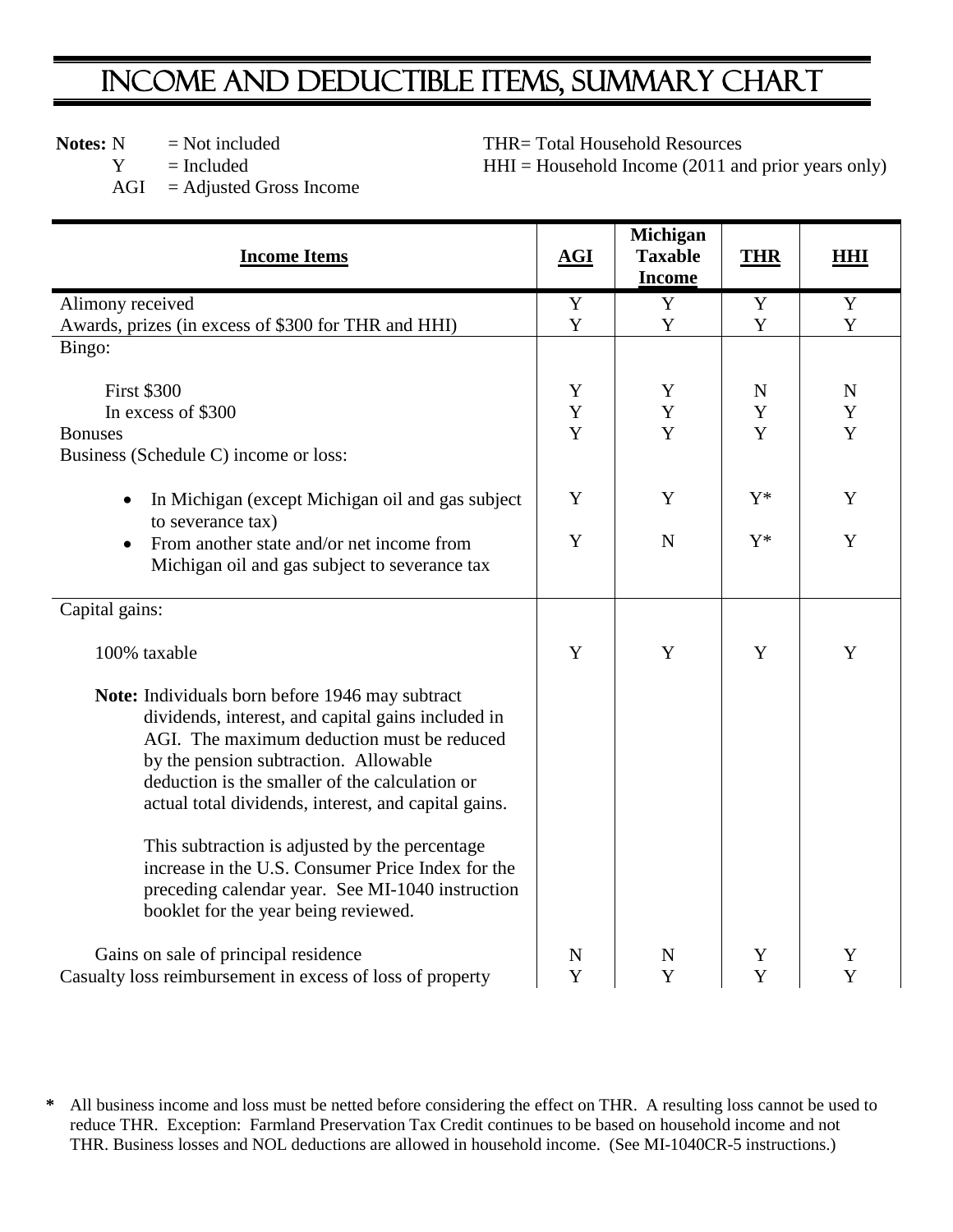| <b>Income Items</b>                                 | AGI         | Michigan<br><b>Taxable</b> | <b>THR</b>     | <b>HHI</b>     |
|-----------------------------------------------------|-------------|----------------------------|----------------|----------------|
|                                                     |             | <b>Income</b>              |                |                |
| Child support payments:                             |             |                            |                |                |
| Payer                                               | Y           | Y                          | Y              | Y              |
| Receiver                                            | $\mathbf N$ | $\mathbf N$                | Y              | $\mathbf Y$    |
|                                                     |             |                            |                |                |
| Chore service payments:                             |             |                            |                |                |
|                                                     |             |                            |                |                |
| Provider of service                                 | Y           | Y                          | Y              | Y              |
| Receiver of service                                 | $\mathbf N$ | $\mathbf N$                | N              | $\mathbf N$    |
|                                                     |             |                            |                |                |
| Commissions                                         | Y           | Y                          | Y              | Y              |
| Compensation for personal services rendered         | Y           | $\mathbf Y$                | $\mathbf Y$    | Y              |
| Damages for personal injury or sickness             | $\mathbf N$ | $\mathbf N$                | $\overline{Y}$ | $\overline{Y}$ |
| Deferred compensation                               | Y           | Y                          | Y              | $\mathbf Y$    |
| Director's fees                                     | Y           | Y                          | $\mathbf Y$    | Y              |
| Disability income (limited)                         | Y           | Y                          | $\mathbf Y$    | $\mathbf Y$    |
| Policeman and Fireman On-Duty "J-Days"              | $\mathbf N$ | $\mathbf N$                | Y              | Y              |
| Dividends received (see Note under "Capital gains") | Y           | Y                          | Y              | Y              |
| Educational expenses paid by employer               | $\mathbf N$ | $\overline{N}$             | $\overline{Y}$ | $\overline{Y}$ |
| Employee business expenses: cash allowance or       | Y           | Y                          | Y              | $\mathbf Y$    |
| reimbursement                                       |             |                            |                |                |
| Energy assistance grants or tax credit              | $\mathbf N$ | $\mathbf N$                | $\mathbf N$    | ${\bf N}$      |
| Estates or trusts income or loss                    | Y           | Y                          | $Y^*$          | Y              |
| FIP benefits (see "Public assistance")              |             |                            |                |                |
| Farm income or loss from:                           |             |                            |                |                |
|                                                     |             |                            |                |                |
| Michigan                                            | $\mathbf Y$ | $\mathbf Y$                | $\mathbf{Y}^*$ | $\mathbf Y$    |
| Another state                                       | Y           | $\overline{N}$             | $\mathbf{Y}^*$ | Y              |
| Farm portion of homestead property tax credit       | Y           | Y                          | $\mathbf N$    | N              |
| Farmland preservation tax credits                   | Y           | $\mathbf Y$                | Y              | Y              |
| Foreign earned income exclusion                     | $\mathbf N$ | $\mathbf N$                | Y              | $\mathbf Y$    |
| Foster care payments                                | ${\bf N}$   | ${\bf N}$                  | Y              | Y              |

**<sup>\*</sup>** All business income and loss must be netted before considering the effect on THR. A resulting loss cannot be used to reduce THR. Exception: Farmland Preservation Tax Credit continues to be based on household income and not THR. Business losses and NOL deductions are allowed in household income. (See MI-1040CR-5 instructions.)

<sup>\*\*</sup> This subtraction is adjusted by the percentage increase in the U.S. Consumer Price Index for the preceding calendar year. (See the MI 1040 instruction book for the year being reviewed.)

<sup>\*\*\*</sup> All rent and royalty income and loss must be netted before considering the effect on THR. A resulting loss cannot be used to reduce THR.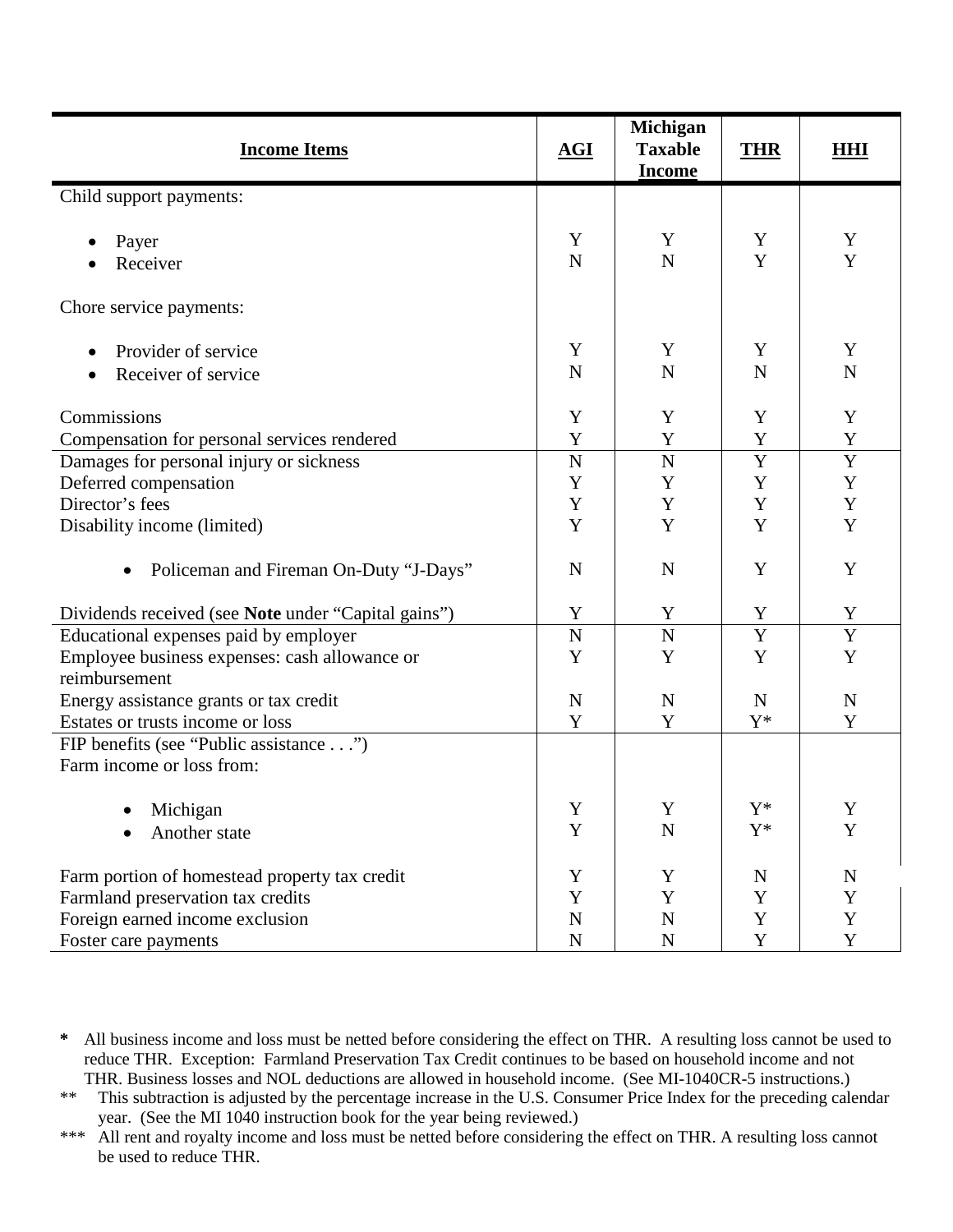| <b>Income Items</b>                                                                                 | AGI              | Michigan<br><b>Taxable</b><br><b>Income</b> | <b>THR</b>  | <b>HHI</b>  |
|-----------------------------------------------------------------------------------------------------|------------------|---------------------------------------------|-------------|-------------|
| Gambling:                                                                                           |                  |                                             |             |             |
| Winnings (in excess of \$300 for THR and HHI)<br>Losses:                                            | Y                | Y                                           | Y           | Y           |
| Professional gamblers<br>$\circ$<br>(As allowed on federal Sch C)                                   | Y                | Y                                           | $N^*$       | Y           |
| All others<br>$\circ$                                                                               | $\mathbf N$      | $\mathbf N$                                 | $\mathbf N$ | $\mathbf N$ |
| Gifts - cash:                                                                                       |                  |                                             |             |             |
| <b>First \$300</b>                                                                                  | N                | N                                           | N           | N           |
| Excess over \$300                                                                                   | $\mathbf N$      | $\mathbf N$                                 | Y           | Y           |
| Government grant for home repair or improvement                                                     | N                | N                                           | $\mathbf N$ | N           |
| Government payments made directly to educational<br>institutions or housing projects                | $\mathbf N$      | $\mathbf N$                                 | $\mathbf N$ | N           |
| Health, life (unless benefits exceed \$50,000), and accident<br>insurance premiums paid by employer | $\mathbf N$      | $\mathbf N$                                 | $\mathbf N$ | $\mathbf N$ |
| Homestead property tax credits                                                                      | Y                | $\mathbf N$                                 | $\mathbf N$ | N           |
| Housing allowance for clergy                                                                        | $\mathbf N$      | $\mathbf N$                                 | Y           | Y           |
| Inheritance bequest or devise from:                                                                 |                  |                                             |             |             |
| Non-spouse                                                                                          | N                | $\mathbf N$                                 | Y           | Y           |
| Spouse                                                                                              | $\mathbf N$      | $\mathbf N$                                 | $\mathbf N$ | $\mathbf N$ |
| Interest received on:                                                                               |                  |                                             |             |             |
| Banking, savings and loan assoc., etc., accounts                                                    | Y                | Y                                           | Y           | Y           |
| Insurance dividends                                                                                 | $\mathbf Y$      | $\mathbf Y$                                 | $\mathbf Y$ | $\mathbf Y$ |
| Land contracts                                                                                      | Y<br>Y           | Y<br>Y                                      | Y<br>Y      | Y           |
| Money market and savings certificates                                                               |                  | Y                                           | Y           | Y<br>Y      |
| Municipal bonds issued by another state                                                             | N<br>$\mathbf N$ | N                                           | Y           | Y           |
| Municipal bonds issued by Michigan                                                                  | Y                | Y                                           | $\mathbf Y$ | Y           |
| Tax refunds                                                                                         | Y                | $\mathbf N$                                 | Y           | Y           |
| U.S. Obligations (only specific agencies exempt)                                                    |                  |                                             |             |             |
| Interest taxable to Michigan (see Note under "Capital gains")                                       |                  |                                             |             |             |

**\*** All business income and loss must be netted before considering the effect on THR. A resulting loss cannot be used to reduce THR. Exception: Farmland Preservation Tax Credit continues to be based on household income and not THR. Business losses and NOL deductions are allowed in household income. (See MI-1040CR-5 instructions.)

\*\* This subtraction is adjusted by the percentage increase in the U.S. Consumer Price Index for the preceding calendar year. (See the MI 1040 instruction book for the year being reviewed.)

\*\*\* All rent and royalty income and loss must be netted before considering the effect on THR. A resulting loss cannot be used to reduce THR.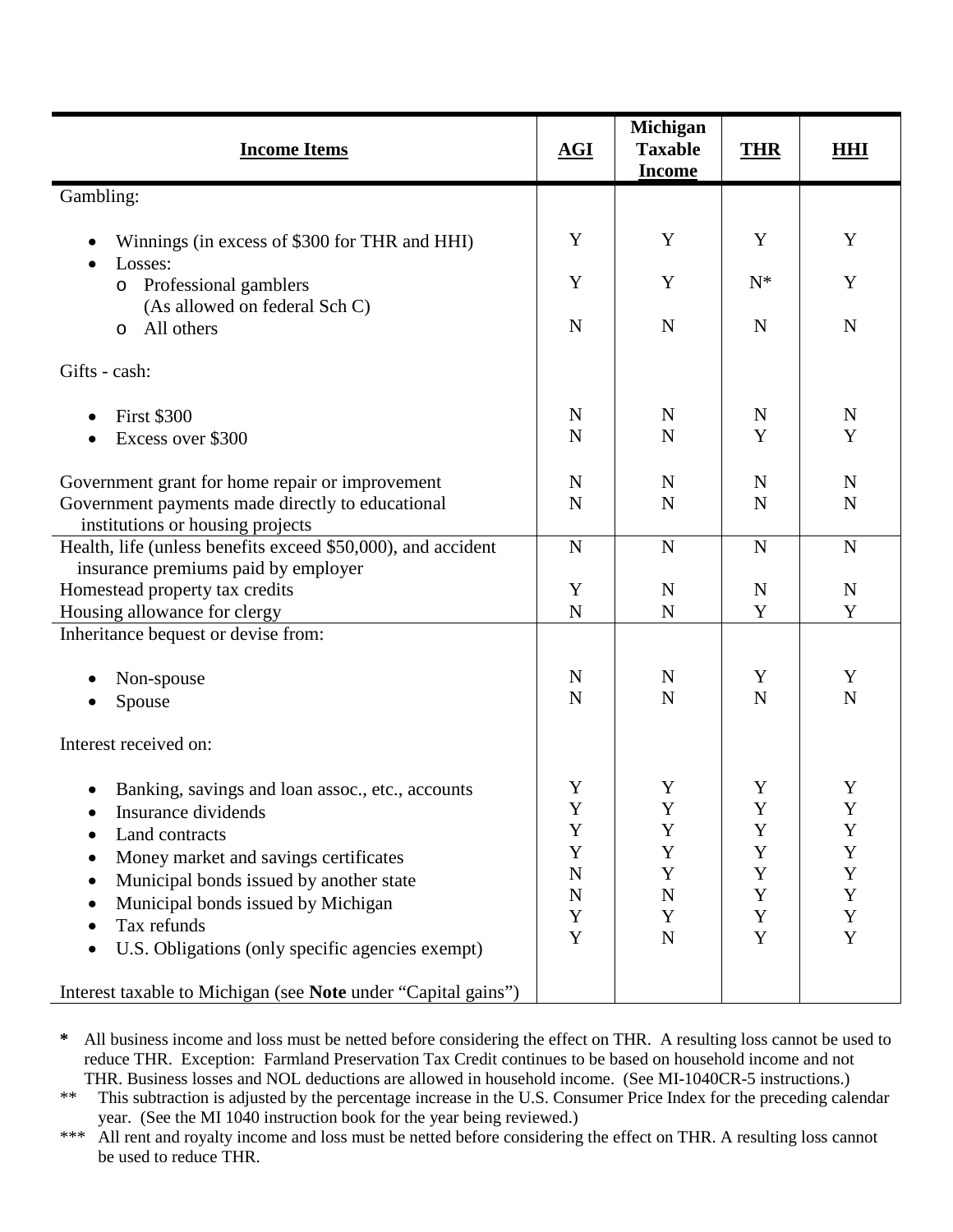| <b>Income Items</b>                                                                                                                                                                                                                         | AGI                                | Michigan<br><b>Taxable</b><br><b>Income</b> | <b>THR</b>                 | <b>HHI</b>                           |
|---------------------------------------------------------------------------------------------------------------------------------------------------------------------------------------------------------------------------------------------|------------------------------------|---------------------------------------------|----------------------------|--------------------------------------|
| Life insurance proceeds paid to:                                                                                                                                                                                                            |                                    |                                             |                            |                                      |
| Non-spouse<br>Spouse                                                                                                                                                                                                                        | $\mathbf N$<br>$\mathbf N$         | $\mathbf N$<br>${\bf N}$                    | Y<br>N                     | Y<br>${\bf N}$                       |
| Life insurance - cash in amount in excess of premiums<br>Living expenses of claimant paid by another person<br>Loans received or paid<br>Long-term disability payments received<br>(if all or part of premium paid by employer)<br>Lottery: | Y<br>${\bf N}$<br>$\mathbf N$<br>Y | Y<br>${\bf N}$<br>N<br>Y                    | Y<br>Y<br>$\mathbf N$<br>Y | Y<br>$\mathbf Y$<br>$\mathbf N$<br>Y |
| 100% taxable (in excess of \$300 for THR and HHI)<br>Installment winners of Michigan lottery who won<br>prior to 12-30-88                                                                                                                   | Y<br>Y                             | Y<br>$\mathbf N$                            | Y<br>Y                     | Y<br>Y                               |
| Lump sum distribution included in 10-year averaging<br>(for individuals born before 1936)                                                                                                                                                   | $\mathbf N$                        | ${\bf N}$                                   | Y                          | Y                                    |
| Medicare payments                                                                                                                                                                                                                           | ${\bf N}$                          | $\mathbf N$                                 | ${\bf N}$                  | $\mathbf N$                          |
| Military wages or retirements                                                                                                                                                                                                               | Y                                  | ${\bf N}$                                   | Y                          | Y                                    |
| Combat pay not excluded from taxable on federal<br>٠<br>return                                                                                                                                                                              | Y                                  | $\mathbf N$                                 | Y                          | Y                                    |
| Combat pay excluded from taxable on federal return<br>$\bullet$                                                                                                                                                                             | $\mathbf N$                        | $\mathbf N$                                 | Y                          | Y                                    |
| Moving expenses, reimbursement:                                                                                                                                                                                                             |                                    |                                             |                            |                                      |
| Moving into Michigan                                                                                                                                                                                                                        | Y                                  | Y                                           | Y                          | Y                                    |
| Moving out of Michigan                                                                                                                                                                                                                      | $\mathbf Y$                        | ${\bf N}$                                   | ${\bf N}$                  | ${\bf N}$                            |
| Net operating loss deduction                                                                                                                                                                                                                | $\mathbf Y$                        | $\mathbf Y$                                 | ${\bf N}$                  | $\mathbf Y$                          |
| Partnership income or loss:                                                                                                                                                                                                                 |                                    |                                             |                            |                                      |
| In Michigan (except net income from Michigan oil<br>$\bullet$<br>and gas subject to severance tax)                                                                                                                                          | Y                                  | Y                                           | $Y^*$                      | Y                                    |
| From another state and/or net income from Michigan<br>oil and gas subject to severance tax                                                                                                                                                  | Y                                  | ${\bf N}$                                   | $Y^*$                      | Y                                    |

**\*** All business income and loss must be netted before considering the effect on THR. A resulting loss cannot be used to reduce THR. Exception: Farmland Preservation Tax Credit continues to be based on household income and not THR. Business losses and NOL deductions are allowed in household income. (See MI-1040CR-5 instructions.)

\*\* This subtraction is adjusted by the percentage increase in the U.S. Consumer Price Index for the preceding calendar year. (See the MI 1040 instruction book for the year being reviewed.)

\*\*\* All rent and royalty income and loss must be netted before considering the effect on THR. A resulting loss cannot be used to reduce THR.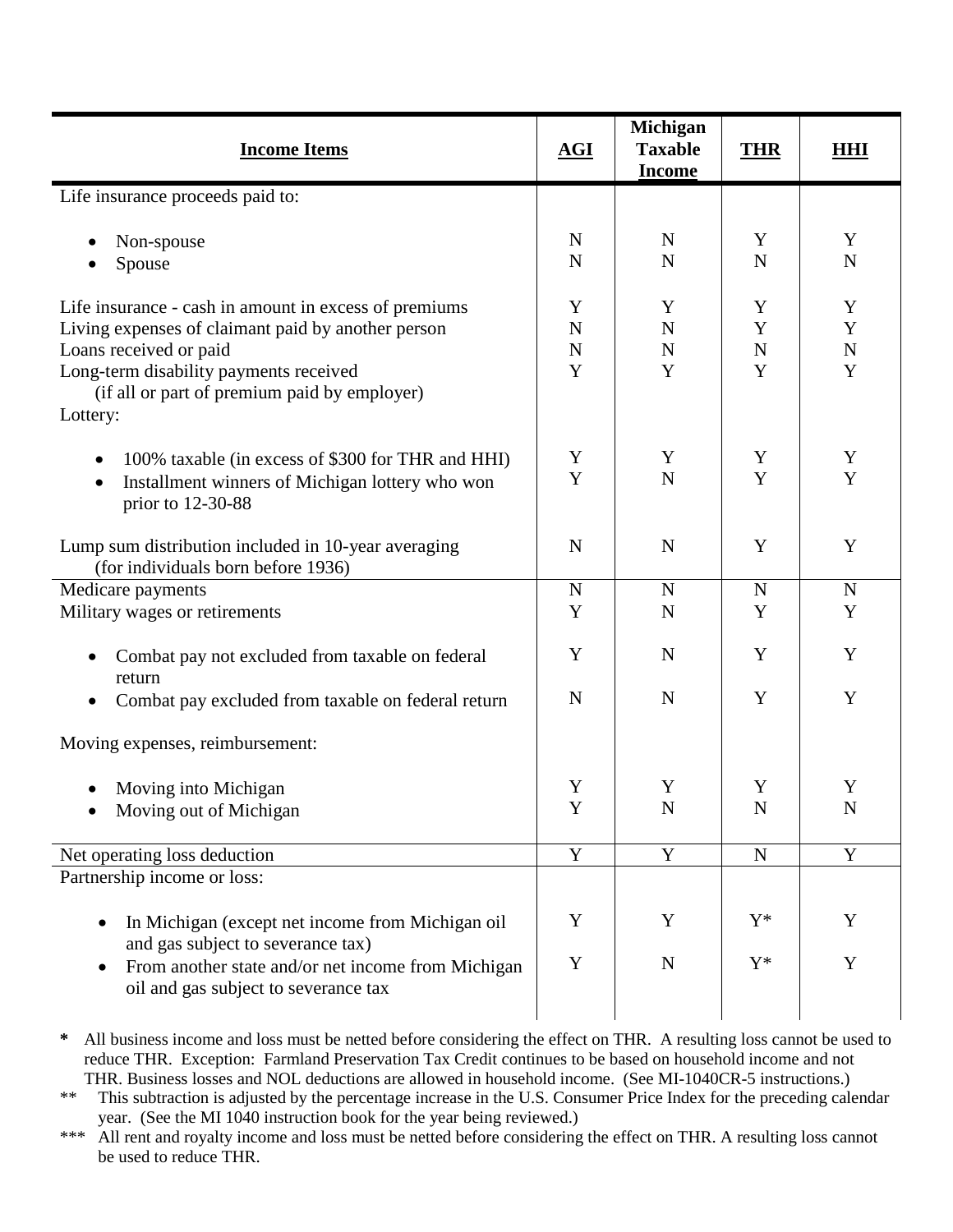| <b>Income Items</b>                                                                                                                                                                                                 | AGI            | Michigan<br><b>Taxable</b><br><b>Income</b> | <b>THR</b>     | <b>HHI</b> |
|---------------------------------------------------------------------------------------------------------------------------------------------------------------------------------------------------------------------|----------------|---------------------------------------------|----------------|------------|
| Pension and retirement benefits for persons born after 1945                                                                                                                                                         | Y              | See note<br>below                           | Y              | Y          |
| Private pensions (e.g., qualified annuity plans) up to amount<br>allowed as subtraction for claimed year for persons born<br>before 1946                                                                            | Y              | $N^**$                                      | Y              | Y          |
| Private pensions or qualified annuity plans in excess of<br>amount allowed as subtraction for claimed year for persons<br>born before 1946                                                                          | Y              | Y                                           | Y              | Y          |
| Public Pensions (federal, state, or municipal governments) for<br>persons born before 1946<br>View more pension information<br>Public assistance payments from DHS                                                  | Y              | $\mathbf N$                                 | Y              | Y          |
| FIP paid to grandparents for care of grandchildren<br>FIP paid to parents for children                                                                                                                              | N<br>N         | N<br>N                                      | Y<br>Y         | Y<br>Y     |
| Public health officer's income:                                                                                                                                                                                     |                |                                             |                |            |
| Michigan resident<br>Nonresident                                                                                                                                                                                    | Y<br>Y         | Y<br>N                                      | Y<br>N         | Y<br>N     |
| Railroad sick pay<br>Railroad Tier 1 retirement benefits:                                                                                                                                                           | $\overline{Y}$ | $\overline{Y}$                              | $\overline{Y}$ | Y          |
| Taxable amount for persons born before 1946<br>Nontaxable portion<br>$\bullet$                                                                                                                                      | Y<br>N         | $\mathbf N$<br>$\mathbf N$                  | Y<br>Y         | Y<br>Y     |
| Beginning in 2012 retirement subtractions for persons born after 1945 will be limited based on the year of birth of the<br>Note:<br>oldest spouse. See "Pension & Retirement Benefits - 2012" for more information. |                |                                             |                |            |

| <i>Unitsi spoust.</i> Dee Tension & Kenement Denems = 2012 for more information. |  |   |
|----------------------------------------------------------------------------------|--|---|
| Railroad Tier 2 retirement benefits for persons born before                      |  |   |
| 1946                                                                             |  |   |
| Railroad unemployment benefits                                                   |  |   |
| Refunds – Michigan state and local income tax                                    |  | N |
| Relief in kind                                                                   |  |   |

- **\*** All business income and loss must be netted before considering the effect on THR. A resulting loss cannot be used to reduce THR. Exception: Farmland Preservation Tax Credit continues to be based on household income and not THR. Business losses and NOL deductions are allowed in household income. (See MI-1040CR-5 instructions.)
- \*\* This subtraction is adjusted by the percentage increase in the U.S. Consumer Price Index for the preceding calendar year. (See the MI 1040 instruction book for the year being reviewed.)
- \*\*\* All rent and royalty income and loss must be netted before considering the effect on THR. A resulting loss cannot be used to reduce THR.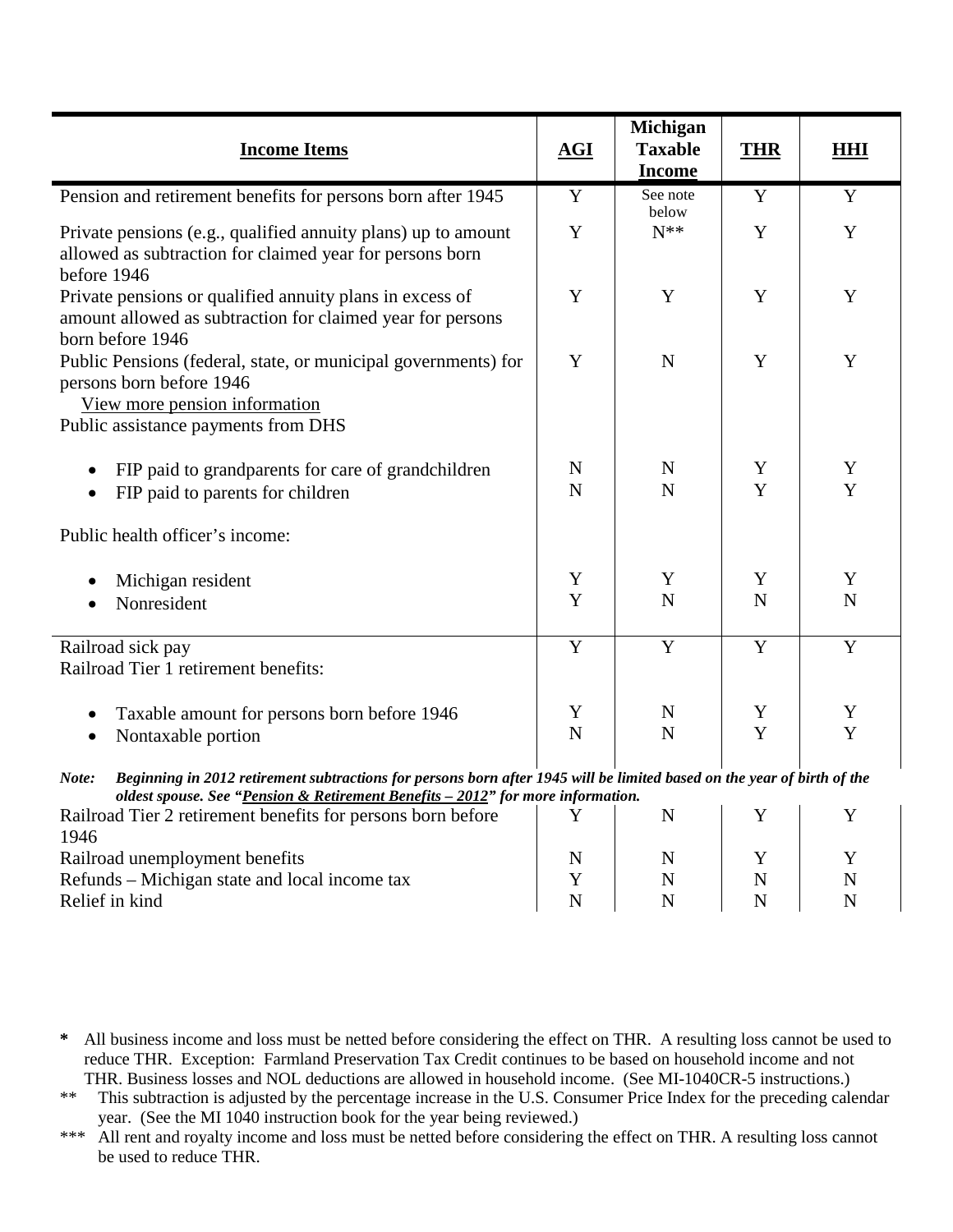| <b>Income Items</b>                                                                                                                                                                                                  | AGI         | Michigan<br><b>Taxable</b> | <b>THR</b>  | HHI         |
|----------------------------------------------------------------------------------------------------------------------------------------------------------------------------------------------------------------------|-------------|----------------------------|-------------|-------------|
|                                                                                                                                                                                                                      |             | <b>Income</b>              |             |             |
| Rents and royalties income or loss:                                                                                                                                                                                  |             |                            |             |             |
| In Michigan (except net income from Michigan oil and<br>gas royalties subject to severance tax)                                                                                                                      | Y           | Y                          | $Y***$      | Y           |
| From another state and/or net income from Michigan<br>$\bullet$<br>oil and gas royalties subject to severance tax                                                                                                    | Y           | $\mathbf N$                | $Y***$      | Y           |
| Retirement benefits (see "Private and Public pensions")                                                                                                                                                              |             |                            |             |             |
| S corporation business activity:                                                                                                                                                                                     |             |                            |             |             |
| In Michigan (except net income from Michigan oil and<br>gas subject to severance tax)                                                                                                                                | Y           | Y                          | $Y^*$       | Y           |
| In another state and/or net income from Michigan oil<br>$\bullet$<br>and gas subject to severance tax                                                                                                                | Y           | N                          | $Y^*$       | Y           |
| Scholarship, stipends, education grants, GI bill benefits                                                                                                                                                            | N           | N                          | Y           | Y           |
| <b>Note:</b> Scholarship must be received and used for qualified<br>tuition and related expenses such as fees, books,<br>supplies, and equipment required for courses of<br>instruction at a qualified organization. |             |                            |             |             |
| Scholarships or grants received and used for nonqualified<br>expenses that are included in federal AGI such as room and<br>board                                                                                     | Y           | Y                          | Y           | Y           |
| Severance pay                                                                                                                                                                                                        | Y           | Y                          | Y           | Y           |
| Sick pay                                                                                                                                                                                                             | Y           | Y                          | Y           | Y           |
| Social Security benefits:                                                                                                                                                                                            |             |                            |             |             |
| • Taxable amount                                                                                                                                                                                                     | Y           | N                          | Y           | Y           |
| Nontaxable portion                                                                                                                                                                                                   | $\mathbf N$ | $\mathbf N$                | Y           | $\mathbf Y$ |
|                                                                                                                                                                                                                      | Y           | $\mathbf Y$                | Y           |             |
| Stipends received for benefit of grantor<br>(interns, resident doctors)                                                                                                                                              |             |                            |             | $\mathbf Y$ |
| Strike pay                                                                                                                                                                                                           | Y           | Y                          | Y           | Y           |
| Supplemental gain (Form 4797)                                                                                                                                                                                        | Y           | Y                          | Y           | Y           |
| Supplemental unemployment benefits                                                                                                                                                                                   | $\mathbf Y$ | Y                          | $\mathbf Y$ | Y           |
| Surplus foods                                                                                                                                                                                                        | ${\bf N}$   | N                          | N           | $\mathbf N$ |
| Unemployment compensation                                                                                                                                                                                            | $\mathbf Y$ | Y                          | $\mathbf Y$ | $\mathbf Y$ |

**\*** All business income and loss must be netted before considering the effect on THR. A resulting loss cannot be used to reduce THR. Exception: Farmland Preservation Tax Credit continues to be based on household income and not THR. Business losses and NOL deductions are allowed in household income. (See MI-1040CR-5 instructions.)

\*\* This subtraction is adjusted by the percentage increase in the U.S. Consumer Price Index for the preceding calendar year. (See the MI 1040 instruction book for the year being reviewed.)

\*\*\* All rent and royalty income and loss must be netted before considering the effect on THR. A resulting loss cannot be used to reduce THR.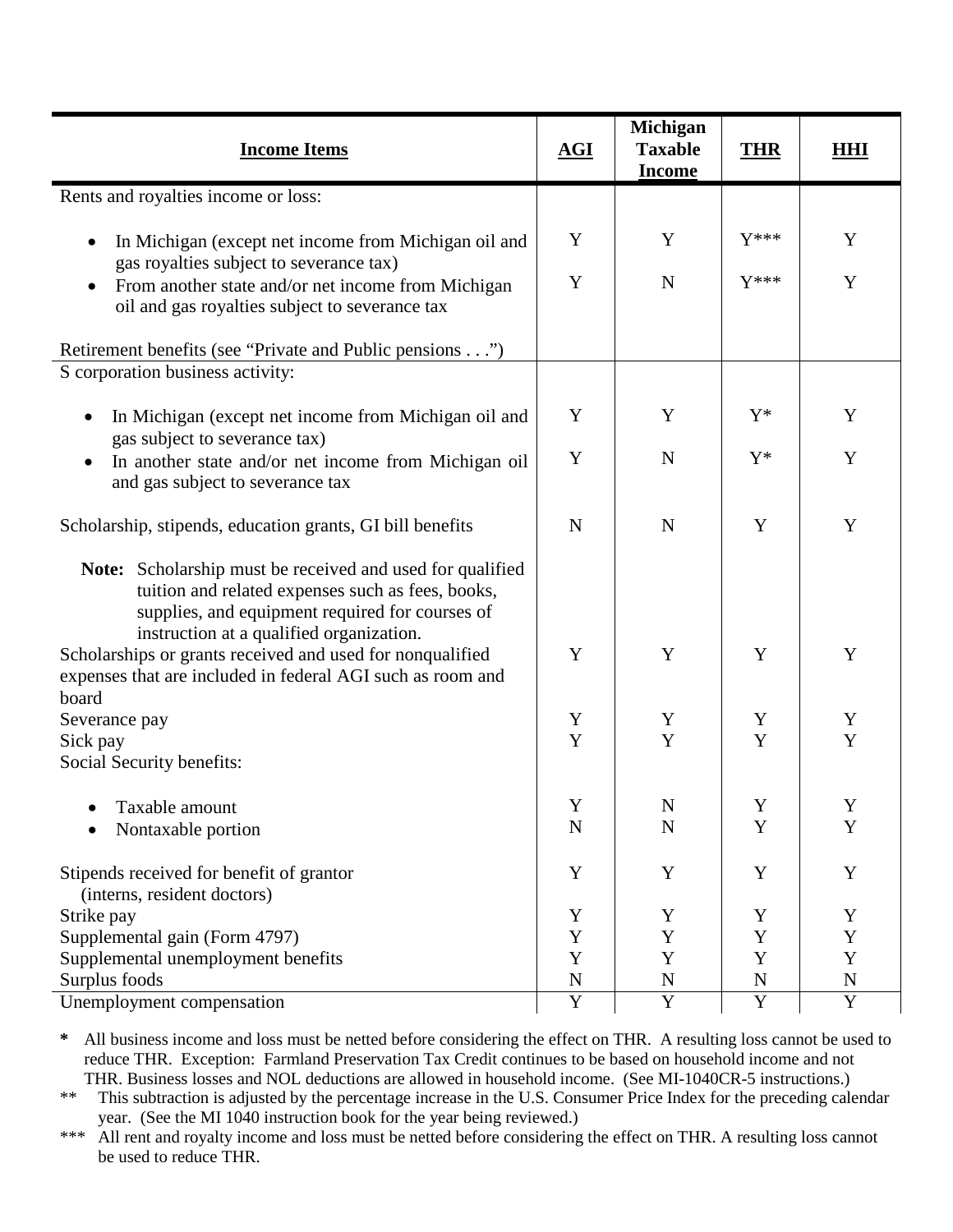| <b>Income Items</b>                     | $\underline{\mathbf{AGI}}$ | <b>Michigan</b><br><b>Taxable</b><br><b>Income</b> | <b>THR</b> | <b>HHI</b> |
|-----------------------------------------|----------------------------|----------------------------------------------------|------------|------------|
| Unemployment compensation from railroad |                            | N                                                  |            |            |
| Vacation allowance                      |                            |                                                    |            |            |
| <b>Veterans Administration benefits</b> | N                          | N                                                  |            |            |
| Wages, salaries, tips                   |                            |                                                    |            |            |
| Workers' Compensation                   | N                          | N                                                  |            |            |

**<sup>\*</sup>** All business income and loss must be netted before considering the effect on THR. A resulting loss cannot be used to reduce THR. Exception: Farmland Preservation Tax Credit continues to be based on household income and not THR. Business losses and NOL deductions are allowed in household income. (See MI-1040CR-5 instructions.)

<sup>\*\*</sup> This subtraction is adjusted by the percentage increase in the U.S. Consumer Price Index for the preceding calendar year. (See the MI 1040 instruction book for the year being reviewed.)

<sup>\*\*\*</sup> All rent and royalty income and loss must be netted before considering the effect on THR. A resulting loss cannot be used to reduce THR.